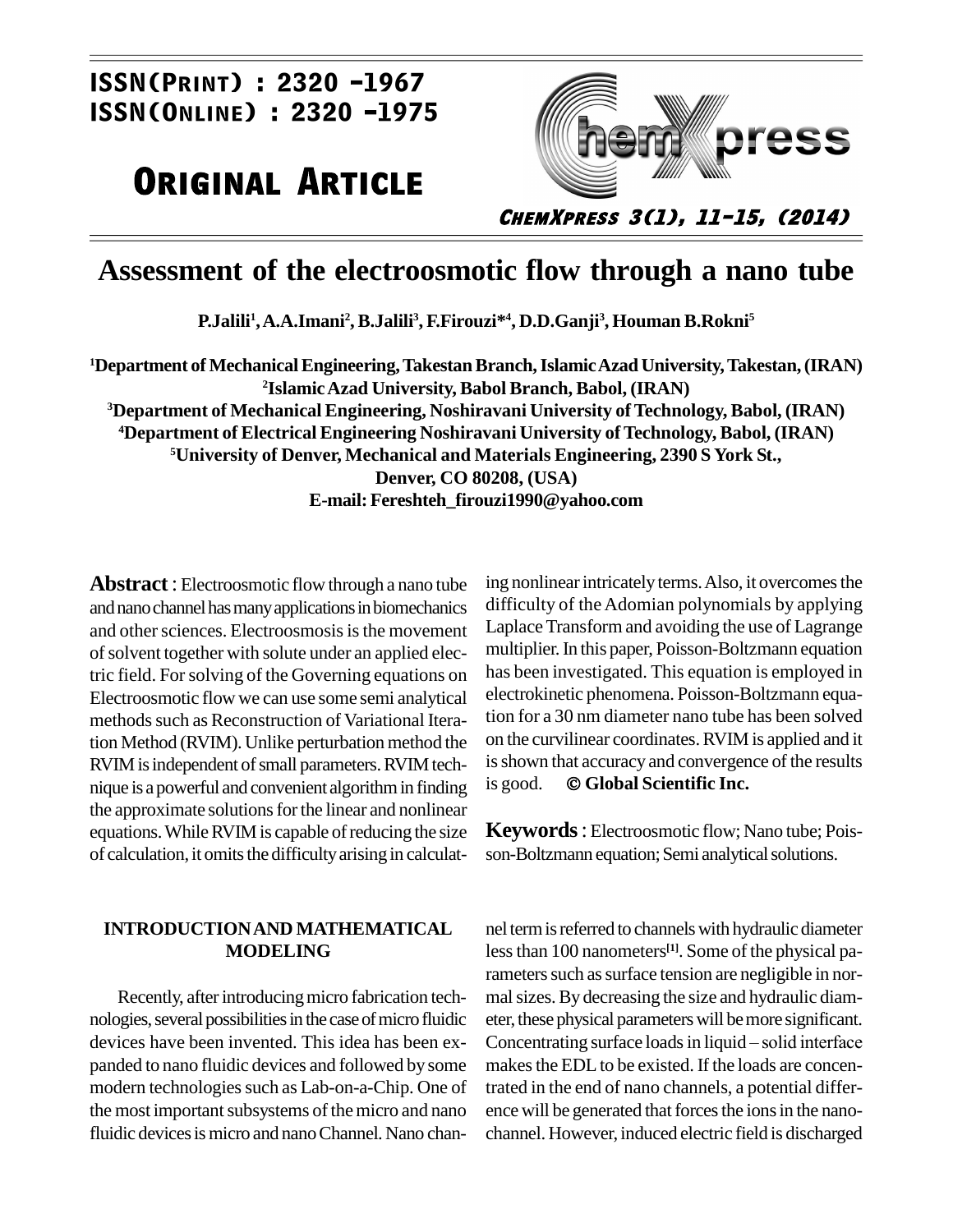# *<sup>12</sup>* **. Original ArticleORIGINAL ARTICLE**

by electric conduction of the electrolyte. In 1870 ac cording to the first significant work that was introducing the EDL by Helmholtz, flow and electricity parameters for electrokinetic transport were detected. Equation Equation Equation Equation Equation Equation Equation 1930s. Electroosmotic flow is commonly used in micro cies equation Electroosomotic processes have been utilized since Electroosomotic processes have been utilized since<br>1930s. Electroosmotic flow is commonly used in micro<br>fluidic devices<sup>[2]</sup>, soil analysis and processing<sup>[3]</sup>.

Modern theoretical progresses in the case of electrokinetic flow can be found in<sup>[4-8]</sup>. Burgreen and Iree str Nakache<sup>[4]</sup> and Oshima and Kondo<sup>[5]</sup> studied the flow ementary c between two parallel plates. Also, Rice and White head<sup>[6]</sup>, Lu and Chan<sup>[7]</sup> and Ke and Liu<sup>[8]</sup> studied the permi flow in capillary tube. By the way, some papers consider curvilinear coordinates in this case<sup>[9,10]</sup>. Also, all <sup>Fa</sup> of them studied the problem with existence of the pressure gradient while in the modern applications, the pressure gradient can be eliminated and consequently, solving the problem considering this fact is necessary. In this paper, forsmall zeta potentials without pressure gradient will be studied based on the curvilinear coor dinates in a nano tube by RVIM methods and next, results will be compared by analytical and numerical ones.Equations governing the electrokinetic phenom ena for rectilinear coordinates system have been investigated<sup>[11,12]</sup>. Also these equations govern the nano tube electrokinetic phenomena in curvilinear coordinates sys-

tem as follow, Figure 1<sup>[13]</sup>:  
\n
$$
\frac{1}{r} \frac{\partial}{\partial r} \left( r \frac{\partial \varphi}{\partial r} \right) = -\frac{\beta}{\epsilon^2} \left( X_p - X_m \right)
$$
\n(1)

$$
\frac{1}{r} \frac{\partial}{\partial r} \left( r \frac{\partial u}{\partial r} \right) = \frac{-\beta}{\epsilon^2} \frac{\epsilon_{\epsilon} E_0 R T}{F \mu U_0} (X_{\mu} - X_{\mu})
$$
\n(2)

$$
\frac{1}{r} \frac{\partial}{\partial r} \left[ r \left( \frac{\partial X_{\rm p}}{\partial r} + \alpha X_{\rm p} \frac{\partial \varphi}{\partial r} \right) \right] = 0 \tag{3}
$$



$$
\frac{1}{r} \frac{\partial}{\partial r} \left[ r \left( \frac{\partial X_{m}}{\partial r} - \alpha X_{m} \frac{\partial \varphi}{\partial r} \right) \right] = 0 \tag{4}
$$

Equations (1) to (4) represent the Poisson- Boltzmann, Navier-Stokes and conservation of species equations respectively. In these equations, r is dimensionless radius that is normalized by nano tube radius; u is dimensionless velocitythat is normalized by free stream velocity  $U_0$ .  $\beta$  is ionic strength,  $q$  is the elementary charge and  $\varepsilon$  is Debye-Huckel parameter.  $\varepsilon$ free stream velocity  $U_0$ .  $\beta$  is ionic strength,  $q$  is the elementary charge and  $\varepsilon$  is Debye-Huckel parameter.  $\varepsilon$  is dielectric constant of water,  $\varepsilon$ <sub>r</sub> is the relative ementary charge and  $\vec{\varepsilon}$  is Debye-Huckel parameter.  $\varepsilon_{\varepsilon}$  is dielectric constant of water,  $\varepsilon_{\varepsilon}$  is the relative permittivity of the solvent and  $\varepsilon_{0}$  is the permittivity of  $_{0}^{\mathrm{o}}$  to the free space.  $R$  is gas constant,  $T$  is temperature and  $F$  is Faraday constant.  $k<sub>n</sub>$  is Boltzmann's constant,  $\mu$  is dyis Boltzmann is the permittivity of<br>ponstant, T is temperature and F is<br>is Boltzmann's constant,  $\mu$  is dynamic viscosity and X is concentration ratio of cation (p subscript) and anion (n subscript). Also,  $\varphi$  is dimensionless potential that is normalized byzeta potential. And  $E_0$  is the applied electric field. In this paper, it is assumed that, zeta potential is too small. Assuming

$$
\varepsilon = \sqrt{\frac{\varepsilon_r \varepsilon_0 k_B T}{\beta q}}
$$
 and low concentrations, we have:  

$$
\frac{1}{r} \frac{\partial}{\partial r} \left( r \frac{\partial \phi}{\partial r} \right) = \frac{\phi}{\varepsilon^2}, \quad \omega r = 0 \Rightarrow \phi' = 0 \text{ and } \quad \omega r = 1 \Rightarrow \phi = 1 \text{ (5)}
$$

This is the simplified form of Poisson-Boltzmann Equation for diffuse layerin nano tubewith small zeta potential and consequently, this paper main case study.

#### **RVIM METHODAND CONVOLUTION THEOREM**

In this section, an alternative method for finding the optimal value of the Lagrange multiplier by the use of the Laplace transform will be investigated **[14,15]**. Sup pose  $x$  is the independent variable; When the Laplace transform is applied to *x* as variable, definition of Laplace<br>transform is<br>L  $\{u(x,t): s\} = \int_0^\infty e^{-st} u(x,t) dt$  (6) transformis  $\int_{-\infty}^{\infty}$  - st (

| L { $u(x, t); s$ } = $\int_0^\infty e^{-st} u(x, t) dt$ | (6) |
|---------------------------------------------------------|-----|
| L { $u(x, t); s$ } = $\int_0^\infty e^{-st} u(x, t) dt$ | (6) |

$$
L\left\{\frac{\partial u}{\partial x}, s\right\} = \int_0^\infty (e^{-sx}\frac{\partial u}{\partial x})dx = sU(s) - u(o)
$$
 (7)

$$
L\left\{\frac{\partial^2 u}{\partial x}, s\right\} = \int_0^a (e^{-x} \frac{\partial^2 u}{\partial x}) dx = sU(s) - u(o)
$$
\n
$$
L\left\{\frac{\partial^2 u}{\partial x^2}, s\right\} = s^2U(s) - su(o) - u_x(0)
$$
\n(8)\n
$$
U(s) = L\left\{u(x); s\right\}
$$
\n(9)

$$
U(s) = \mathcal{L}\left\{u(x); s\right\} \tag{9}
$$

We often come across functions which are not the transform of known functions. But, by means of the **Figure 1 : Schematic of electroosmotic flow** convolution theorem, we can take the inverse laplace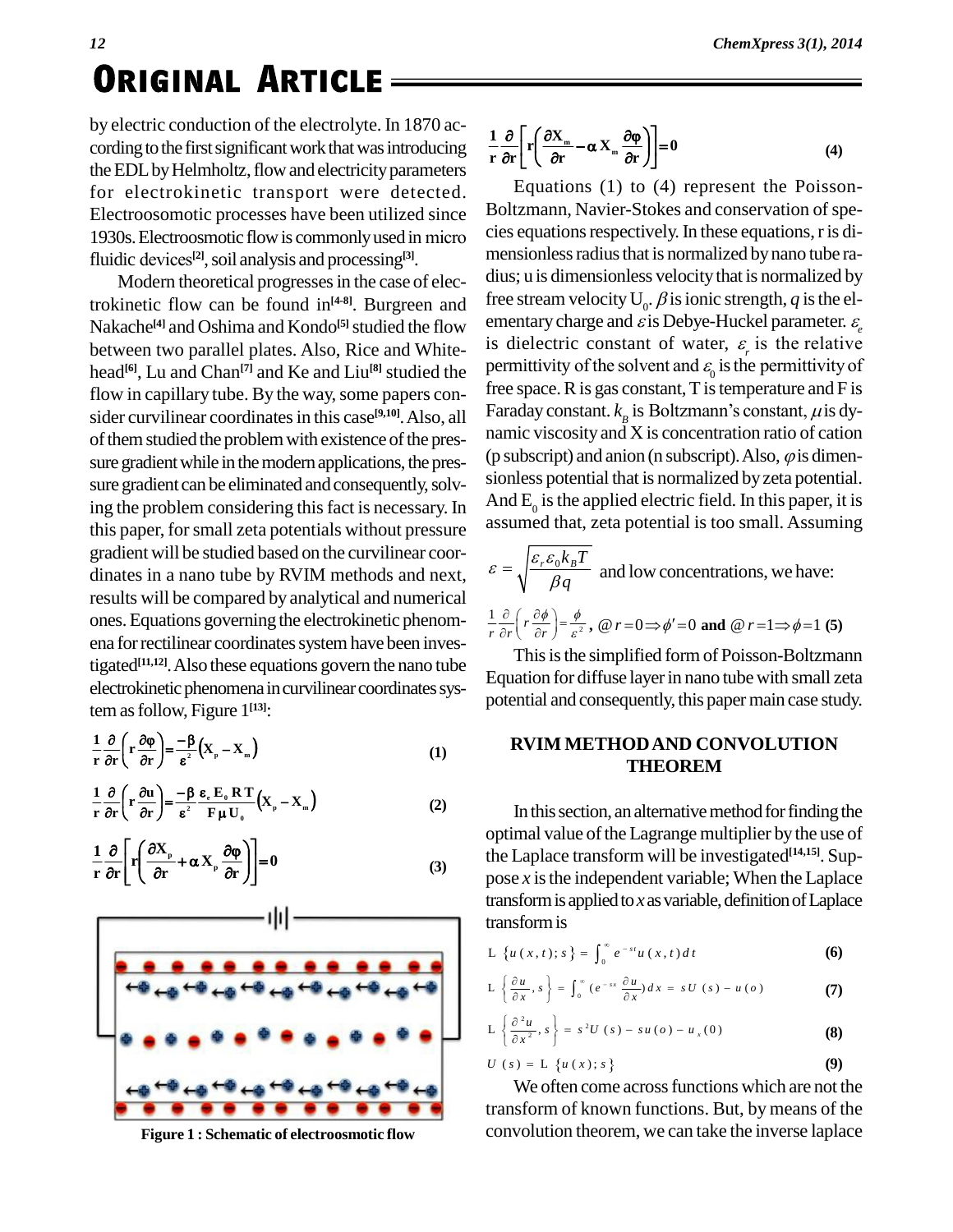transform. The convolution of  $u(x)$  and  $v(x)$  is written  $\varphi_0(r)$ . transform. The convolution of  $u(x)$  and  $v(x)$  is written as  $u(x) \times v(x)$ . It is defined as the integral of the functions after one is reversed and shifted.

If  $U(s)$  and  $V(s)$  are the Laplace transform of  $u(x)$ and  $v(x)$ , respectively. Then  $U(x) \times V(s)$  is the Laplace

and  $v(x)$ , respectively. Then  $U(x) \times V(s)$  is the Laplace  $L(q)$ <br>Transform of  $\int_0^x u(x - \varepsilon) \cdot v(\varepsilon) d\varepsilon$  so we can take inverse Laplace Transform as below,<br>  $L^{-1} \{U(s) * V(s)\} = \int^x u(x - \varepsilon) \cdot v(\varepsilon) d\varepsilon$ erse Laplace Transform as below<br>  $e^{-x}$   $\{U(s)*V(s)\} = \int_0^x u(x - \epsilon) \cdot v(\epsilon)$ 

$$
L^{-1}\left\{U\left(s\right)*V\left(s\right)\right\}=\int_{0}^{x}u\left(x-\varepsilon\right)\cdot v\left(\varepsilon\right)d\varepsilon
$$
 (10)

To illustrate the concept of the RVIM, we consider the following general differential equation<br>  $L(u(x)) + N(u(x)) = f(x)$  (11)

$$
L(u(x)) + N(u(x)) = f(x)
$$
 (11)

Where *L* and *N* are linear and nonlinear operators respectively. And  $f(x)$  is the forcing term. To facilitate our discussion of RVIM, introducing the new function  $h(u(x)) = f(x) - N(u(x))$  and considering the new equation, rewrite Eq. (11) as,<br>*L*(*u*(*x*)) = *h*(*u*,*x*) (12)<sup>9</sup>

$$
L(u(x)) = h(u, x) \tag{12}
$$

Now, for implementation the RVIM technique based on newidea ofLaplace transform, applyLaplace Transform on both sides of the Eq. (12). Now we introduce artificial initial conditions to zero for main problem, then left hand side of equation after transformation  $+1388$ <br>featured as  $L \{L(u(x))\} = U(s) P(s)$  (13) featured as

$$
L\left\{L\left(u\left(x\right)\right)\right\}=U\left(s\right)P\left(s\right)\tag{13}
$$

Where *P*(*s*) is polynomial with the highest order de-<br>rivative of the selected linear operator.<br>L { $L(u(x))$ } =  $U(s)P(s) = L$  { $h(u, x)$ } (14) rivative of the selected linear operator.<br>
L { $L(u(x))$ } =  $U(s) P(s) = L \{h(u, x)\}$ <br>  $L \{h(u, x)\}$ 

$$
L \{L(u(x))\} = U(s)P(s) = L \{h(u,x)\}
$$
 (14)

$$
L \{L(u(x))\} = U(s)P(s) = L \{h(u, x)\}
$$
\n
$$
U(s) = \frac{L \{h(u, x)\}}{P(s)}
$$
\n(15)

$$
\text{And suppose that } D(s) = \frac{1}{P(s)} \text{ and } L \{h(u, x)\} = H(s). \quad \text{or}
$$
\n
$$
[15] \quad \text{in}
$$

Using the convolution theoremwe have

Using the convolution theorem we have  
\n
$$
U(s) = D(s) \cdot H(s) = L \{d(x)^* h(u, x)\}
$$
 (16)

Taking the inverse Laplace transform on both sides tential of Eq. (16)<br>  $u(x) = \int_{0}^{x} d(x - \varepsilon) \cdot h(u, \varepsilon) d\varepsilon$ 

$$
u(x) = \int_0^x d(x - \varepsilon) \cdot h(u, \varepsilon) d\varepsilon \tag{17}
$$

Thus the following reconstructed method of varia-<br> *i*onal iteration formula can be obtained<br> *u*<sub>*n*+1</sub>(*x*) =  $u_0(x) + \int_0^x d(x - \varepsilon) \cdot h(u_n, \varepsilon) d\varepsilon$  (18) tional iteration formula can be obtained

$$
u_{n+1}(x) = u_0(x) + \int_0^x d(x - \varepsilon) \cdot h(u_n, \varepsilon) d\varepsilon
$$
 (18)

#### **SOLVINGPROBLEM BYRVIM METHOD**

First, we consider Eq.  $(5)$ , with the initial condition,

EXAMPLE

\n
$$
\varphi_0(r) = \varphi(0) = a \tag{19}
$$

Considering Eq. (12) for this equation we have,  

$$
L(\varphi, r) = \frac{\partial \varphi}{\partial r} = \frac{\varphi}{\varepsilon^2} - \frac{\partial \varphi}{\partial r}
$$
(20)

Applying Laplace Transform with respect to vari-<br>able *r* to both sides of Eq. (20), one can get,<br> $[s] \Phi(s) = L \{h(\varphi(0), r)\}$  (21)

able *r* to both sides of Eq. (20), one can get,  
\n
$$
[s] \Phi (s) = L \{h(\varphi(0), r)\}
$$
\n(21)

$$
\Phi(s) = \frac{L \{h(\varphi(0), r)\}}{s}
$$
\n
$$
\Phi(s) = \frac{L \{h(\varphi, r)\}}{s}
$$
\n(22)

Using the inverse Laplace Transform and convolution theorem,we have Using the inverse Lapl<br>tion theorem, we have<br> $\varphi(r) = \int_{s}^{r} h(\varphi, s) ds$ 

$$
\varphi(r) = \int_0^r h(\varphi, s) ds \tag{23}
$$

So,in exchangewith applying recursive algorithm, following relations are achieved<br>  $\varphi_{n+1}(r) = \varphi_0(r) - \int_{0}^{r} \left(\frac{\varphi_n(s)}{2} - \frac{\partial \varphi_n(s)}{\partial s}\right) ds$ 

$$
\varphi_{n+1}(r) = \varphi_0(r) - \int_0^r \left(\frac{\varphi_n(s)}{\varepsilon^2} - \frac{\partial \varphi_n(s)}{\partial s}\right) ds \tag{24}
$$

So we have,

So we have,  
\n
$$
\varphi_1(r) = a + 50 \cdot a \cdot r^2
$$
 (25)  
\n $\varphi_2(r) = a + 416.7 \cdot a \cdot r^4$  (26)

$$
\varphi_2(r) = a + 416.7 \cdot a \cdot r^4 \tag{26}
$$

$$
\varphi_3(r) = a + 50 \cdot a \cdot r^2 - 138.9 \cdot a \cdot r^4
$$

$$
388.9 \cdot a \cdot r^6 \tag{27}
$$

The above process is continuous.

To obtain the value of *a*, we substitute the bound ary condition from Eq. (5) into  $\varphi(r, a)$  at y=1. Solving  $\varphi$ (*a*) = 1, gives the value of *a*. This value is long that are notshown in this paper.Bysubstituting obtained *a*, we can calculate the expressions of  $\varphi(r)$ . By comparing the results of this simulation TABLE 1 can be developed for 10th order RVIM**[12]**.

**(17)** the contours of these amounts in case of increase of Figures Plotted byRVIM are shown in Figure 2 to 5 in various coordinates.Asshown in Figure 2, while we put the bigger amount of epsilon we have more potential.In increase of epsilon the angel of curve shown dimensionless potential increases. Figures 3 and 4 show epsilon aswell.Also the spherical coordinate of potential plot is simulated in Figure 5. Meaningfully, the trends of increasing amount of the potential are obvious in Figures 3 to 5 same as Figure 3. Due to the definition of  $\varepsilon$ ,

> Debye-Huckel parameter  $\varepsilon = \sqrt{\frac{\varepsilon_r \varepsilon_0 k_B T}{\beta_a}}$ , we have *q*  $\varepsilon = \sqrt{\frac{\varepsilon_{r} \varepsilon_{0} \kappa_{B} T}{\beta q}}$ , we have a rise in the amount of the potential in increase of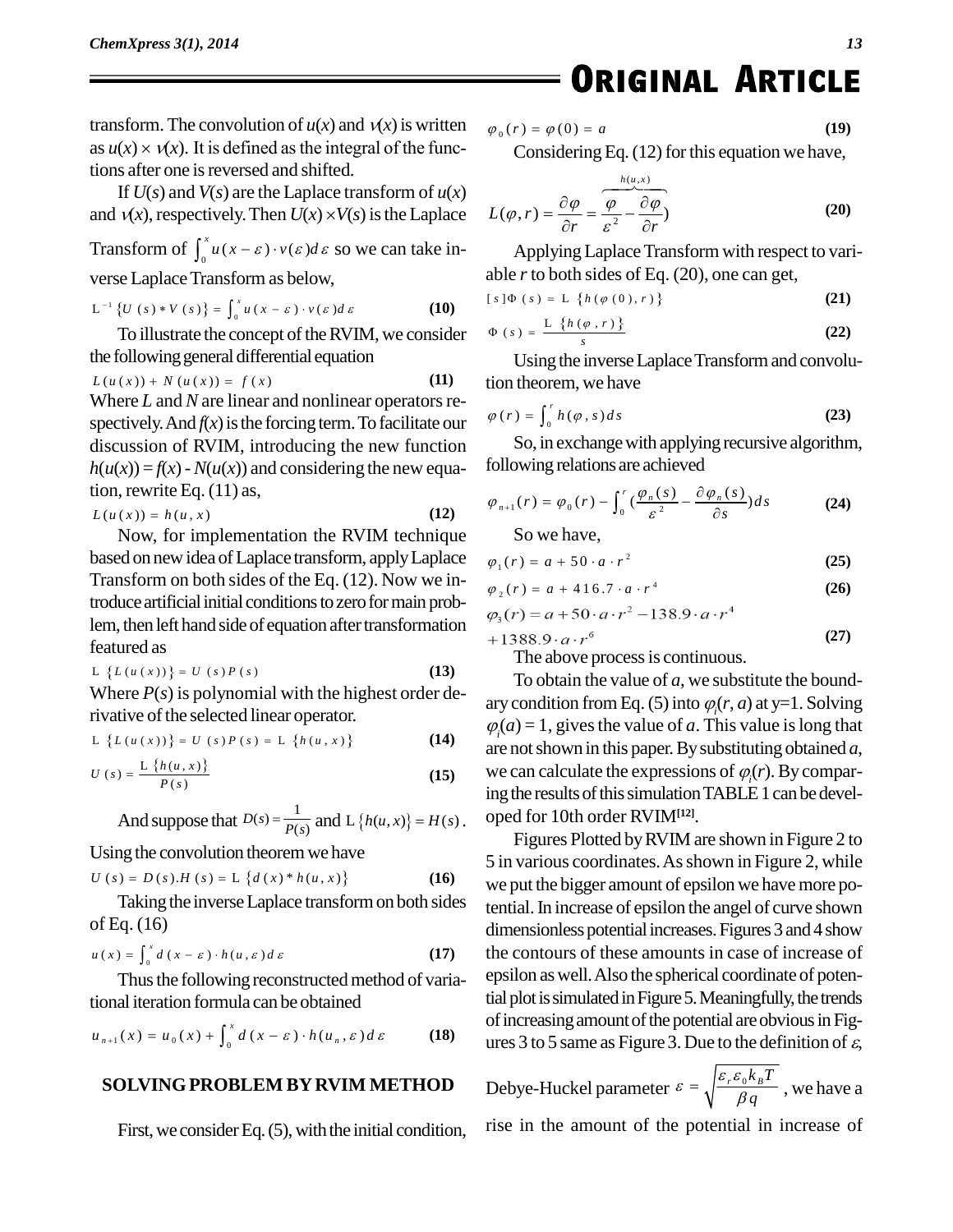# *<sup>14</sup>* **. Original ArticleORIGINAL ARTICLE**

**TABLE 1 : Comparison of the results by the three different methods**

| r   |         | <b>RVIM Results</b> Numerical Results <b>HPM</b> Results |         |
|-----|---------|----------------------------------------------------------|---------|
| 0.0 | 0.00035 | 0.00000                                                  | 0.00036 |
| 0.1 | 0.00037 | 0.00039                                                  | 0.00046 |
| 0.2 | 0.00061 | 0.00077                                                  | 0.00082 |
| 0.3 | 0.00155 | 0.00167                                                  | 0.00176 |
| 0.4 | 0.00396 | 0.00390                                                  | 0.00401 |
| 0.5 | 0.00967 | 0.00945                                                  | 0.00981 |
| 0.6 | 0.02417 | 0.02342                                                  | 0.02421 |
| 0.7 | 0.05986 | 0.05891                                                  | 0.06070 |
| 0.8 | 0.15152 | 0.14980                                                  | 0.15393 |
| 0.9 | 0.38802 | 0.38405                                                  | 0.39367 |
| 1.0 | 1.00000 | 1.00000                                                  | 1.01330 |



**Figure 2 : Dimensionless potential for different values of from 0 to 1 and r from -1 to 1in cylinder coordinate**



**Figure 3 : Dimensionless potential amount for different val ues of from 0 to 1 and r from -1 to 1**



**Figure 4 : Dimensionless potential amount for different val ues of from 0 to 1 and r from -1 to 1**



**Figure 5 : Potentialfor different values of from0 to 1 and r from -1 to 1in spherical coordinate**

the relative permittivity of the solvent, the permittivity of free space and the Boltzmann's constant in different cases. Further, the temperature has its portion in in creasing the potential. Moreover, the decrease in the amount of ionic strength and the elementary charge causes the potential amount to be increased.

#### **CONCLUSION**

In this work, our main concern has been to study applicability of RVIM in solving a nonlinear singular differential equation. The example presented here is the Poisson-Boltzmann equations governing electrokinetic flow inside a nano tube with small zeta potential.An approximation to the analytic solution forthe range -1